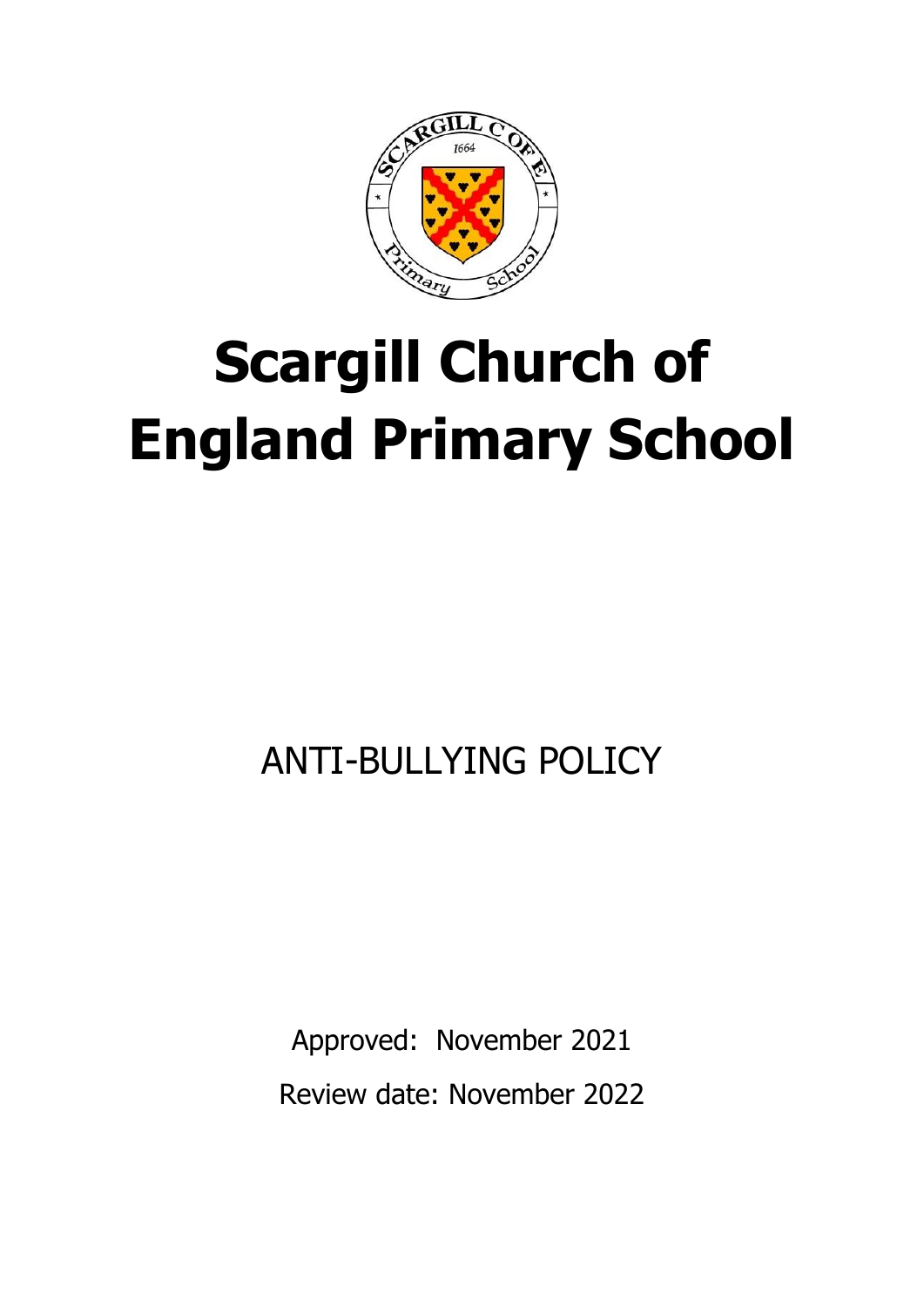#### Statement of intent

Scargill School believes that all pupils are entitled to learn in a safe and supportive environment; this means being free from all forms of bullying behaviour. This policy outlines how instances of bullying are dealt with, including the procedures to prevent occurrences of bullying.

These strategies, such as learning about tolerance and difference as part of the school's curriculum, aim to promote an inclusive, tolerant and supportive ethos at the school.

The Education and Inspections Act 2006 outlines several legal obligations regarding the school's response to bullying. Under section 89, schools must have measures in place to encourage good behaviour and prevent all forms of bullying amongst pupils. These measures are part of the school's Behavioural Policy, which is communicated to all pupils, school staff and parents.

All staff, parents and pupils work together to prevent and reduce any instances of bullying at the school. There is a zero-tolerance policy for bullying at the school.

| Signed by: |                          |       |        |
|------------|--------------------------|-------|--------|
|            | Headteacher              | Date: | Nov 21 |
|            | Chair of governors Date: |       | Nov 21 |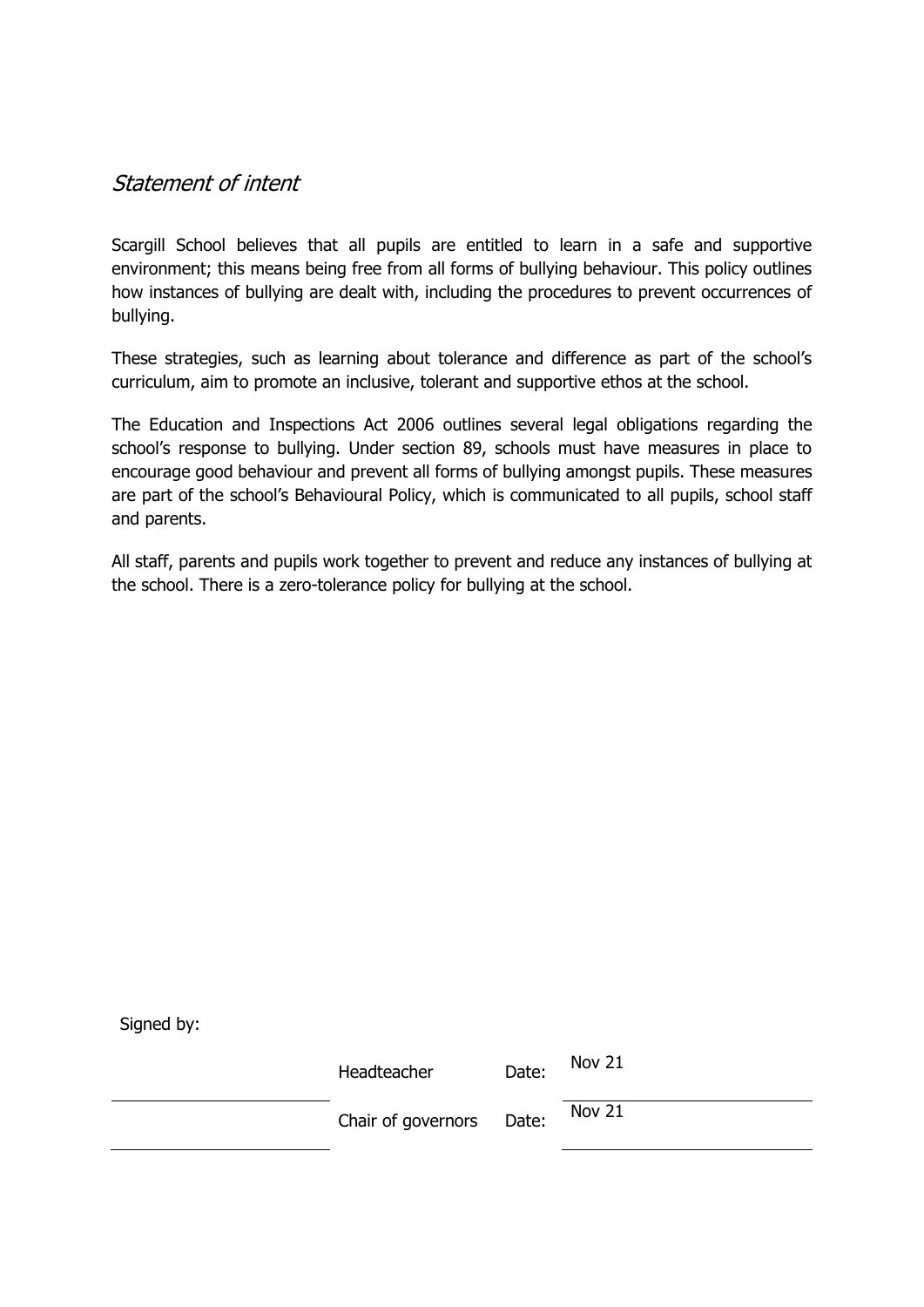### **1. Definition**

1.1. For the purpose of this policy, "bullying" is defined as persistent behaviour by an individual or group with the intention of verbally, physically, or emotionally harming another person or group.

1.2. Bullying is generally characterised by:

- **Repetition**: Incidents are not one-offs; they are frequent and happen over a period of time.
- **Intent**: The perpetrator(s) means to cause verbal, physical or emotional harm; it is not accidental.
- **Targeting**: Bullying is generally targeted at a specific individual or group.
- **Power imbalance**: Whether real or perceived, bullying is generally based on unequal power relations.

1.3. Vulnerable pupils are more likely to be the targets of bullying due to the attitudes and behaviours some young people have towards those who are different from themselves.

1.4. Vulnerable pupils may include, but are not limited to:

- Pupils with SEND.
- Pupils who are adopted.
- Pupils suffering from a health problem.
- Pupils with caring responsibilities.

#### **2. Types of bullying**

2.1. Many kinds of behaviour can be considered bullying and can be related to almost anything.

2.2. Teasing another pupil because of their appearance, religion, ethnicity, gender, sexual-orientation, home life, culture, disability, or SEND are some of the types of bullying that can occur.

2.3. Bullying is acted out through the following mediums:

- Verbally
- Physically
- Emotionally
- Online (Cyber)

2.4. **Racist bullying:** Bullying another person based on their ethnic background, religion or skin colour. Racist bullying is a criminal offence under the Crime and Disorder Act 1998 and Public Order Act 1986.

2.5. **Homophobic bullying:** Bullying another person because of their actual or perceived sexual orientation.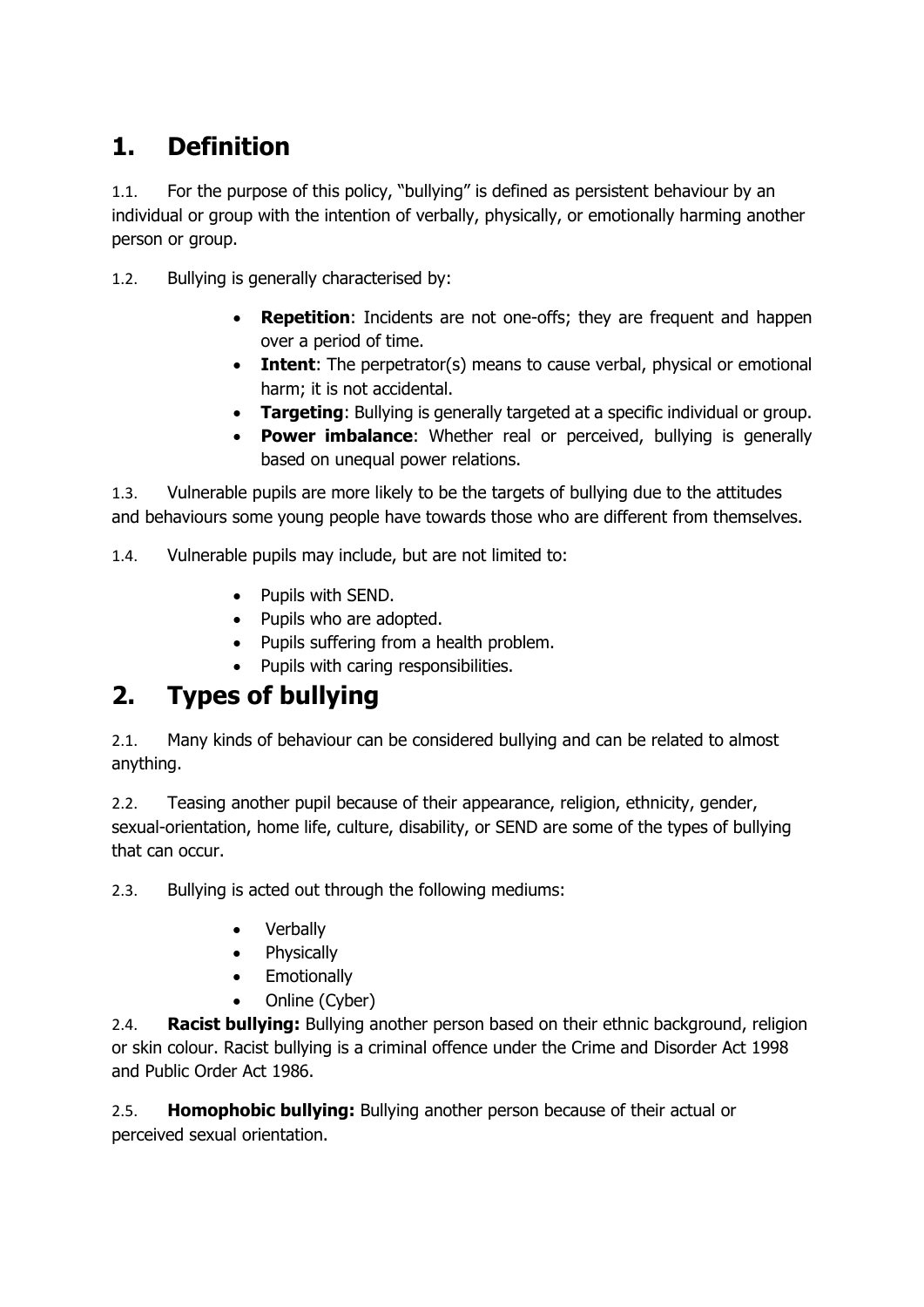2.6. **Transphobic bullying:** Bullying based on another person's gender 'variance' or for not conforming to dominant gender roles.

2.7. **Sexist bullying:** Bullying based on sexist attitudes expressed in a way to demean, intimidate or harm another person because of their sex or gender. Sexist bullying may sometimes be characterised by inappropriate sexual behaviours.

2.8. **Sexual bullying:** Bullying behaviour that has a physical, psychological, verbal or non-verbal sexual dimension/dynamic that subordinates, humiliates or intimidates another person. This is commonly underpinned by sexist attitudes or gender stereotypes.

2.9. **Prejudicial bullying:** Bullying based on prejudices directed towards specific characteristics, e.g. SEND or mental health issues.

2.10. **Relational bullying:** Bullying that primarily constitutes of excluding, isolating and ostracising someone – usually through verbal and emotional bullying.

#### **3. Roles and responsibilities**

- 3.1. The governors are responsible for:
	- Evaluating and reviewing this policy to ensure that it is not discriminatory.
	- The overall implementation of this policy.
	- Ensuring that the school adopts a tolerant and open-minded policy towards difference.
	- Ensuring the school is inclusive.
	- Analysing any bullying data to establish patterns and reviewing this policy in light of these.
- 3.2. The head of school is responsible for:
	- Reviewing and amending this policy, accounting for new legislation and government guidance, and using staff experience of dealing with bullying incidents in previous years to improve procedures.
	- Keeping a [Bullying Report Form](https://scargill-my.sharepoint.com/personal/trhodes_scargill_derbyshire_sch_uk/Documents/Tricia%20-%20current/Governors/LGB%20Meeting%2026th%20November%202020/anti%20bullying%20policy%202020.doc#_Bullying_Report_Form) of all reported incidents, including which type of bullying has occurred, to allow for proper analysis of the data collected.
	- Analysing the data in the bullying record at regular intervals to identify trends, so that appropriate measures to tackle them can be implemented.
	- Arranging appropriate training for staff members.
- 3.3. All staff are responsible for:
	- Being alert to social dynamics in their class.
	- Being available for pupils who wish to report bullying.
	- Providing follow-up support after bullying incidents.
	- Being alert to possible bullying situations, particularly exclusion from friendship groups, and that they inform the pupil's teacher of such observations.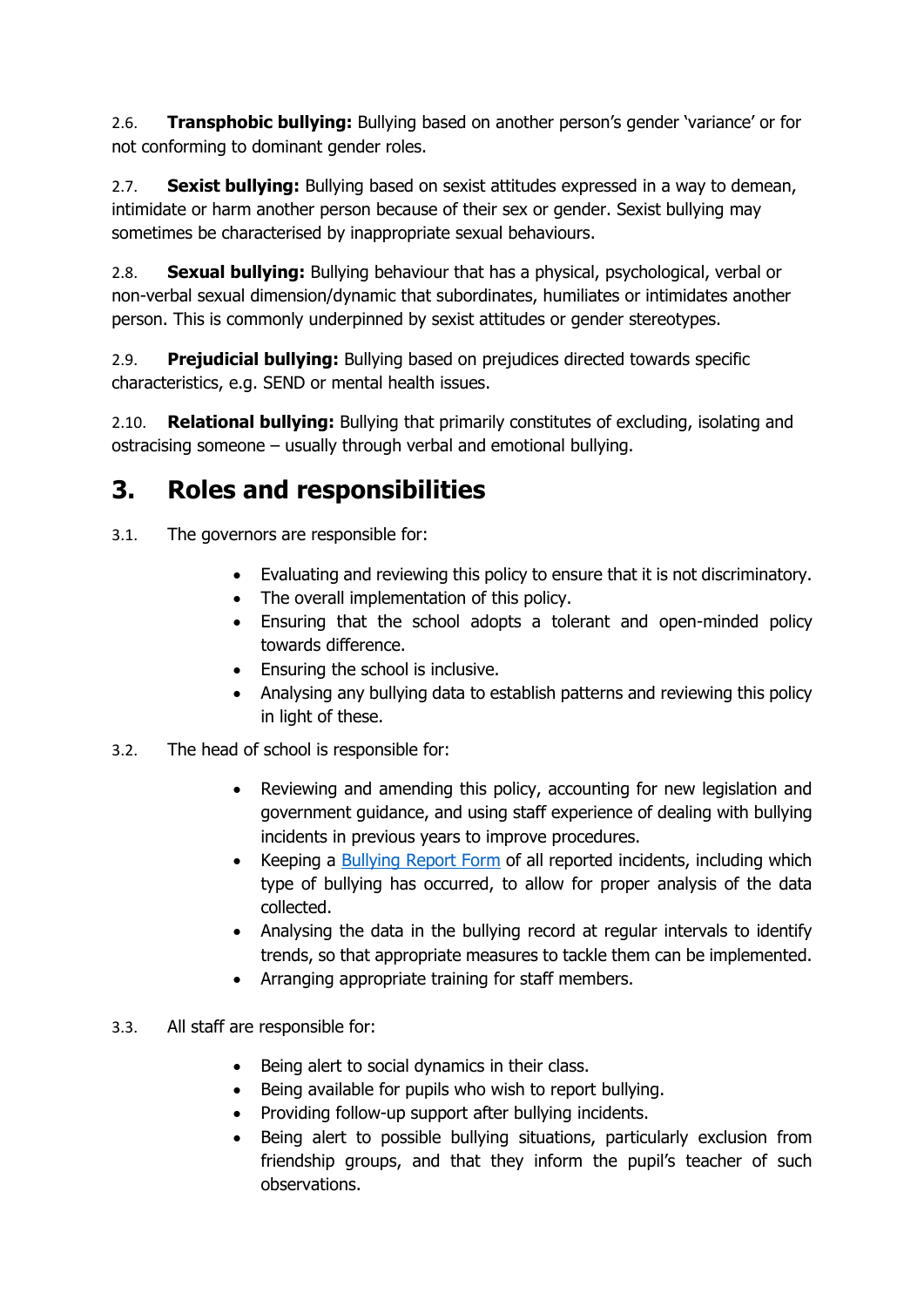- Refraining from gender stereotyping when dealing with bullying.
- Understanding the composition of pupil groups, showing sensitivity to those who have been the victims of bullying.
- Reporting any instances of bullying once they have been approached by a pupil for support.
- 3.4. Parents are responsible for:
	- Informing their child's teacher if they have any concerns that their child is the victim of bullying or involving in bullying in anyway.
	- Being watchful of their child's behaviour, attitude and characteristics and informing the relevant staff members of any changes.
- 3.5. Pupils are responsible for:
	- Informing a member of staff if they witness bullying or are a victim of bullying.
	- Not making counter-threats if they are victims of bullying.
	- Walking away from dangerous situations and avoiding involving other pupils in incidents.
	- Keeping evidence of cyber bullying and informing a member of staff should they fall victim to cyber bullying.

#### **4. Statutory implications**

4.1. The school understands that, under the Equality Act 2010, it has a responsibility to:

- Eliminate unlawful discrimination, harassment, victimisation and any other conduct prohibited by the act.
- Advance equality of opportunity between people who share a protected characteristic and people who do not share it.
- Foster good relations between people who share a protected characteristic and people who do not share it.

4.2. The school understands that, under the Human Rights Act (HRA) 1998, it could have charges brought against it if it allows the rights of children and young people at the school to be breached by failing to take bullying seriously.

4.3. The head of school will ensure that this policy complies with the HRA; the head of school understands that they cannot do this without fully involving their teaching staff.

4.4. Although bullying itself is not a criminal offence, some types of harassment, threatening behaviour and/or communications may be considered criminal offences:

> • Under the Malicious Communications Act 1988, it is an offence for a person to electronically communicate with another person with the intent to cause distress or anxiety, or in a way which conveys a message which is indecent or grossly offensive, a threat, or contains information which is false and known or believed to be false by the sender.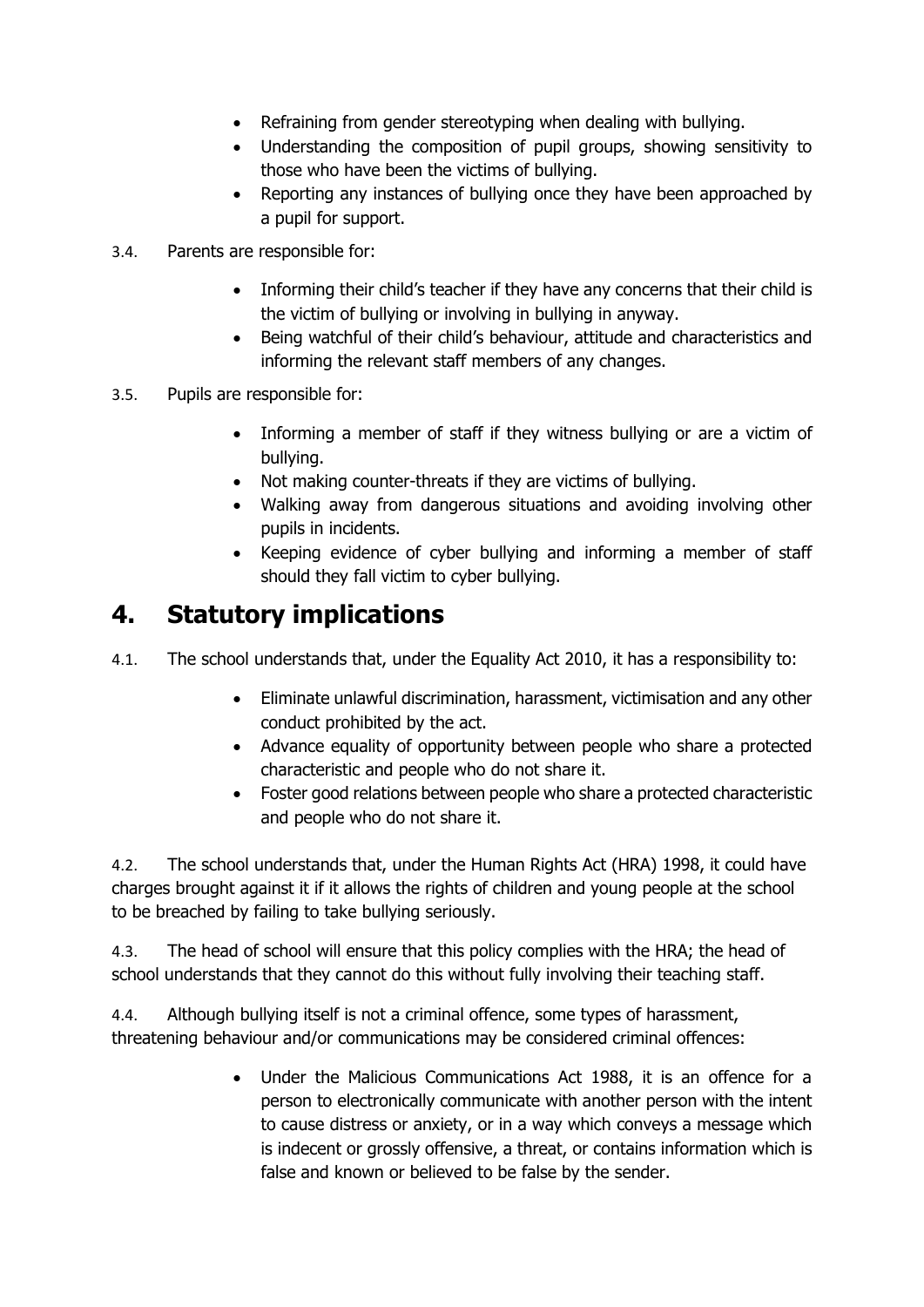- The Protection from Harassment Act 1997 makes it an offence to knowingly pursue any course of conduct amounting to harassment.
- Section 127 of the Communications Act 2003 makes it an offence to send, by means of a public electronic communications network, a message, or other matter, that is grossly offensive or of an indecent, obscene or menacing character. It is unlawful to disseminate defamatory information through any media, including internet sites.
- Other forms of bullying which are illegal and should be reported to the police include: violence or assault, theft, repeated harassment or intimidation and hate crimes.

#### **5. Prevention**

5.1. The school clearly communicates a whole-school commitment to addressing bullying in the form of a written statement which is regularly promoted across the whole school.

5.2. The school creates and supports an inclusive environment, which promotes a culture of mutual respect, consideration and care for others, which will be upheld by all

5.3. All reported or investigated instances of bullying will be investigated by a member of staff.

5.4. Staff will encourage pupil cooperation and the development of interpersonal skills using group and pair work.

5.5. All types of bullying will be discussed as part of the curriculum.

5.6. Diversity, difference and respect for others is promoted and celebrated through various lessons.

5.7. Seating plans will be organised and altered in a way that prevents instances of bullying.

5.8. All members of the school are made aware of this policy and their responsibilities in relation to it.

5.9. The school will be alert to, and address, any mental health and wellbeing issues amongst pupils, as these can be a cause of bullying behaviour.

5.10. The school will ensure potential perpetrators are given support as required, so their educational, emotional and social development isn't negatively influenced by outside factors, e.g. mental health issues.

#### **6. Signs of bullying**

6.1. Staff will be alert to the following signs that may indicate a pupil is a victim of bullying:

- Unwillingness to attend school
- Truancy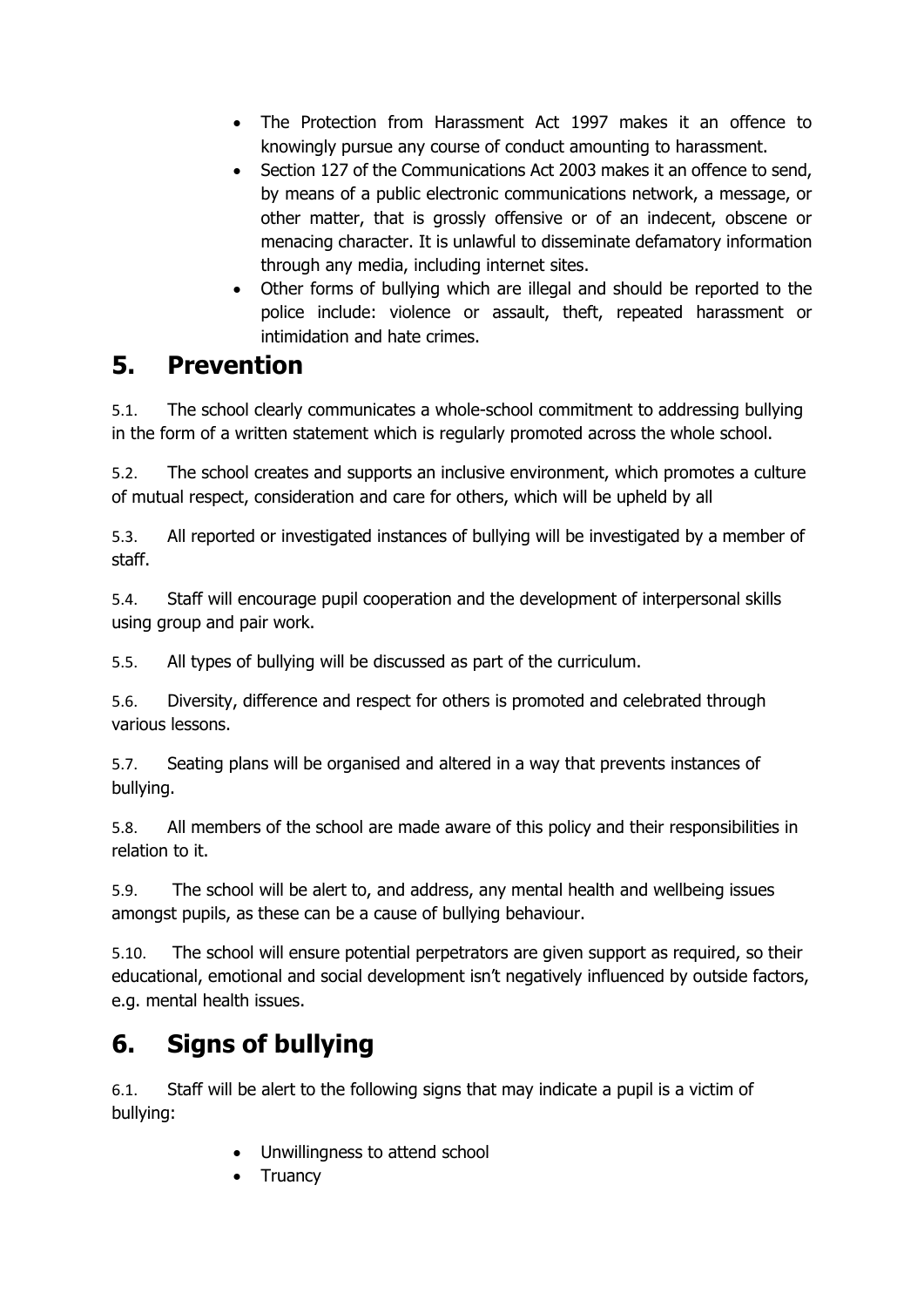- Becoming anxious or lacking confidence
- Saying that they feel ill in the morning
- Decreased involvement in school work
- Returning home with torn clothes or damaged possessions
- Missing possessions
- Asking for extra money or stealing
- Cuts or bruises
- Lack of appetite
- Unwillingness to use the internet or mobile devices
- Becoming agitated when receiving calls or text messages
- Lack of eye contact
- Becoming short tempered
- Change in behaviour and attitude at home

6.2. Although the signs outlined above may not be due to bullying, they may be due to deeper social, emotional or mental health issues, so are still worth investigating.

6.3. Pupils who display a significant number of these signs are approached by a member of staff, to determine the underlying issues, whether they are due to bullying or other issues.

### **7. Staff principles**

7.1. The school will ensure that prevention is a prominent aspect of its anti-bullying vision.

7.2. Staff will treat reports of bullying seriously and they will not ignore signs of suspected bullying.

7.3. Unpleasantness from one pupil towards another is always challenged and never ignored.

7.4. Staff act immediately when they become aware of a bullying incident; this applies to all staff, not solely teaching staff.

7.5. Staff always respect pupils' privacy, and information about specific instances of bullying are not discussed with others, unless it is in a setting that the victim has given consent to, or there is a safeguarding concern.

7.6. If a member of staff believes a pupil is in danger, e.g. of being hurt, they will inform the DSL immediately.

7.7. Follow-up support is given to both the victim and bully in the months following any incidents, to ensure all bullying has stopped.

#### **8. Preventing peer-on-peer sexual abuse**

8.1. The school has a zero-tolerance approach to all forms of peer-on-peer sexual abuse, including sexual harassment and sexual violence.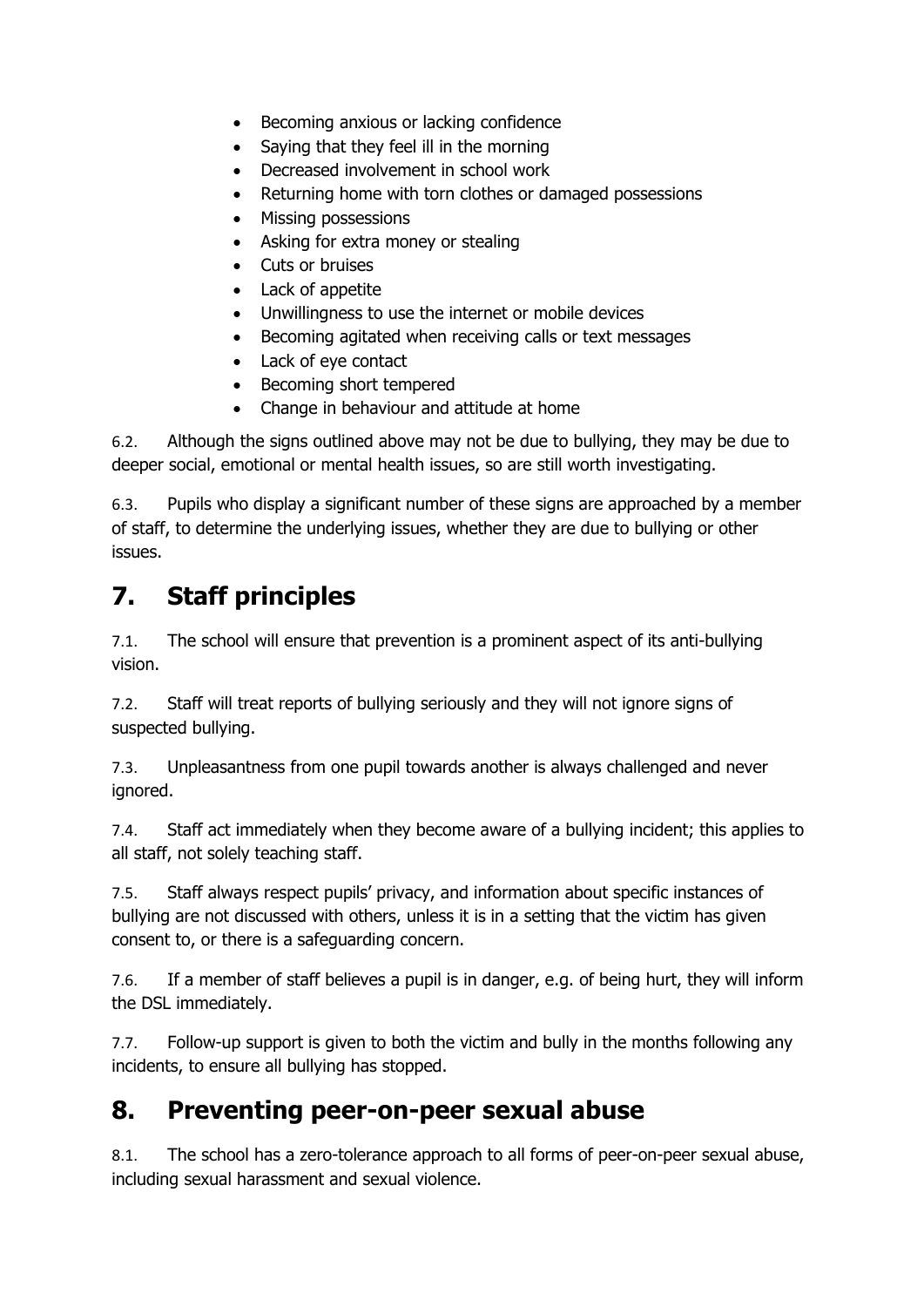8.2. Sexual harassment refers to unwanted conduct of a sexual nature that occurs online or offline.

8.3. Sexual harassment violates a child's dignity and makes them feel intimidated, degraded or humiliated, and can create a hostile, sexualised or offensive environment. If left unchallenged, sexual harassment can create an atmosphere that normalises inappropriate behaviour and may lead to sexual violence.

8.4. To prevent peer-on-peer abuse and address the wider societal factors that can influence behaviour, the school will educate pupils about abuse, its forms and the importance of discussing any concerns and respecting others through the curriculum, assemblies and PSHE lessons.

8.5. The school will also ensure that pupils are taught about safeguarding, including online safety, as part of a broad and balanced curriculum in PSHE lessons. Such content will be age and stage of development specific, and tackle issues such as the following:

- Healthy relationships
- Respectful behaviour
- Gender roles, stereotyping and equality
- Body confidence and self-esteem
- Prejudiced behaviour
- That sexual violence and sexual harassment is always wrong
- Addressing cultures of sexual harassment

8.6. All staff will be aware that pupils of any age and sex are capable of abusing their peers and will never tolerate abuse as "banter" or "part of growing up".

8.7. All staff will be aware that peer-on-peer abuse can be manifested in many ways, including sexting and gender issues, such as girls being sexually touched or assaulted, and boys being subjected to hazing/initiation type of violence which aims to cause physical, emotional or psychological harm.

8.8. All staff will be made aware of the heightened vulnerability of pupils with SEND, who are three times more likely to be abused than their peers.

8.9. Staff will not assume that possible indicators of abuse relate to the pupil's SEND and will always explore indicators further.

8.10. LGBT children can be targeted by their peers. In some cases, children who are perceived to be LGBT, whether they are or not, can be just as vulnerable to abuse as LGBT children.

8.11. The school's response to boy-on-boy and girl-on-girl sexual violence and sexual harassment will be equally as robust as it is for incidents between children of the opposite sex.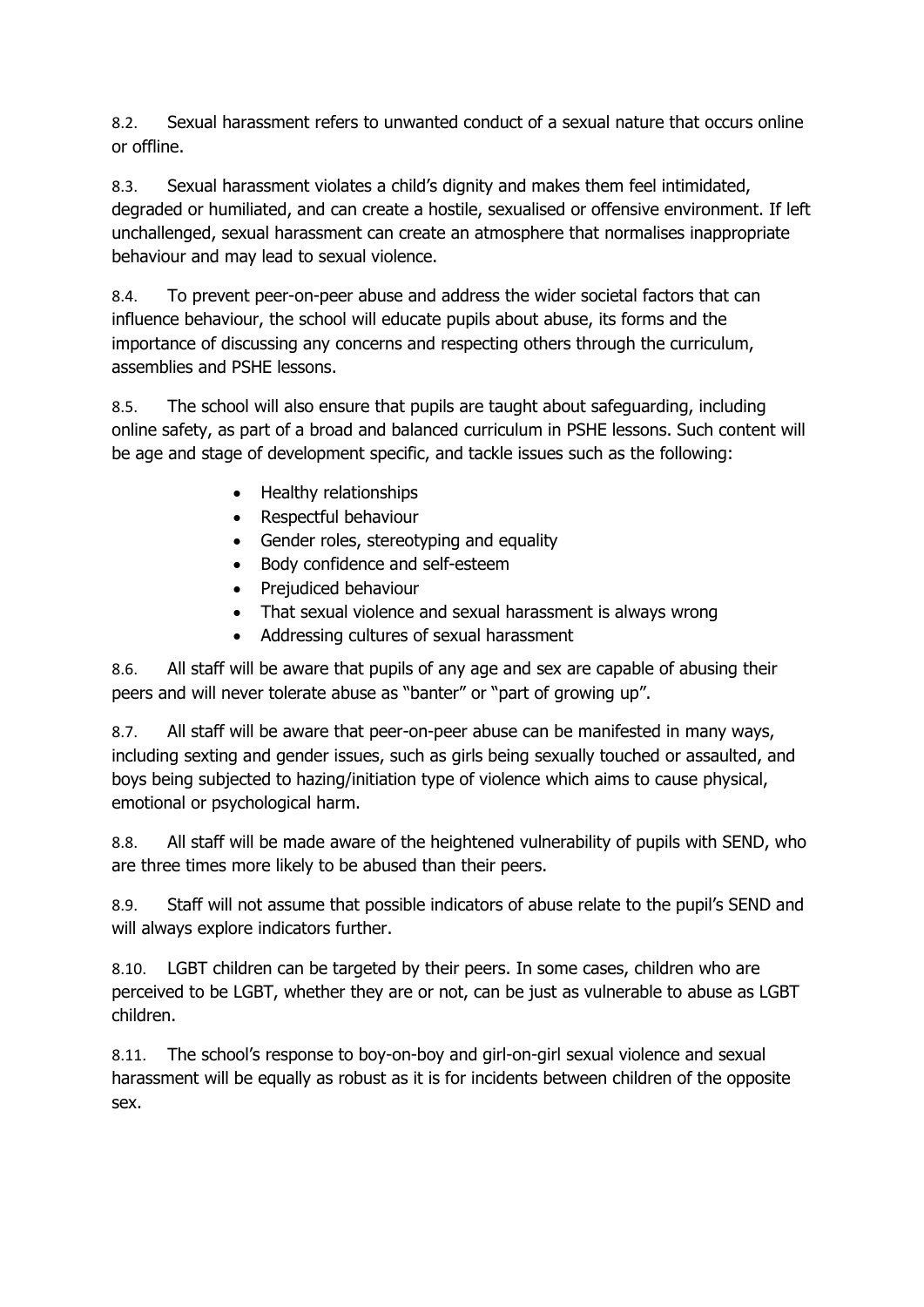8.12. Pupils will be made aware of how to raise concerns or make a report and how any reports will be handled – this includes the process for reporting concerns about friends or peers.

#### **Managing disclosures**

8.13. Victims will always be taken seriously, reassured, supported and kept safe.

8.14. Victims will never be made to feel like they are causing a problem or made to feel ashamed.

8.15. If a friend of a victim makes a report or a member of staff overhears a conversation, staff will act – they will never assume that someone else will deal with it. The basic principles remain the same as when a victim reports an incident; however, staff will consider why the victim has not chosen to make a report themselves and the discussion will be handled sensitively.

8.16. The DSL will be informed of any allegations of abuse against pupils with SEND. They will record the incident in writing and, working with the SENCO, decide what course of action is necessary, with the best interests of the pupil in mind at all times.

#### **Confidentiality**

8.17. The school will only engage with staff and agencies required to support the victim and/or be involved in any investigation.

8.18. If a victim asks the school not to tell anyone about the disclosure, the school will not make this promise.

8.19. Even without the victim's consent, the information may still be lawfully shared if it is in the public interest and protects children from harm.

8.20. The DSL will consider the following when making confidentiality decisions:

- Parents will be informed unless it will place the victim at greater risk.
- If a child is at risk of harm, is in immediate danger or has been harmed, a referral will be made to CSCS.
- Rape, assault by penetration and sexual assaults are crimes reports containing any such crimes will be passed to the police.

#### **9. Cyber bullying**

9.1. The school views cyber bullying in the same light as any other form of bullying and will follow the sanctions set out in  $section 12$  this policy if they become aware of any incidents.

9.2. The school will support pupils who have been victims of cyber bullying by holding formal and informal discussions with the pupil about their feelings and whether the bullying has stopped.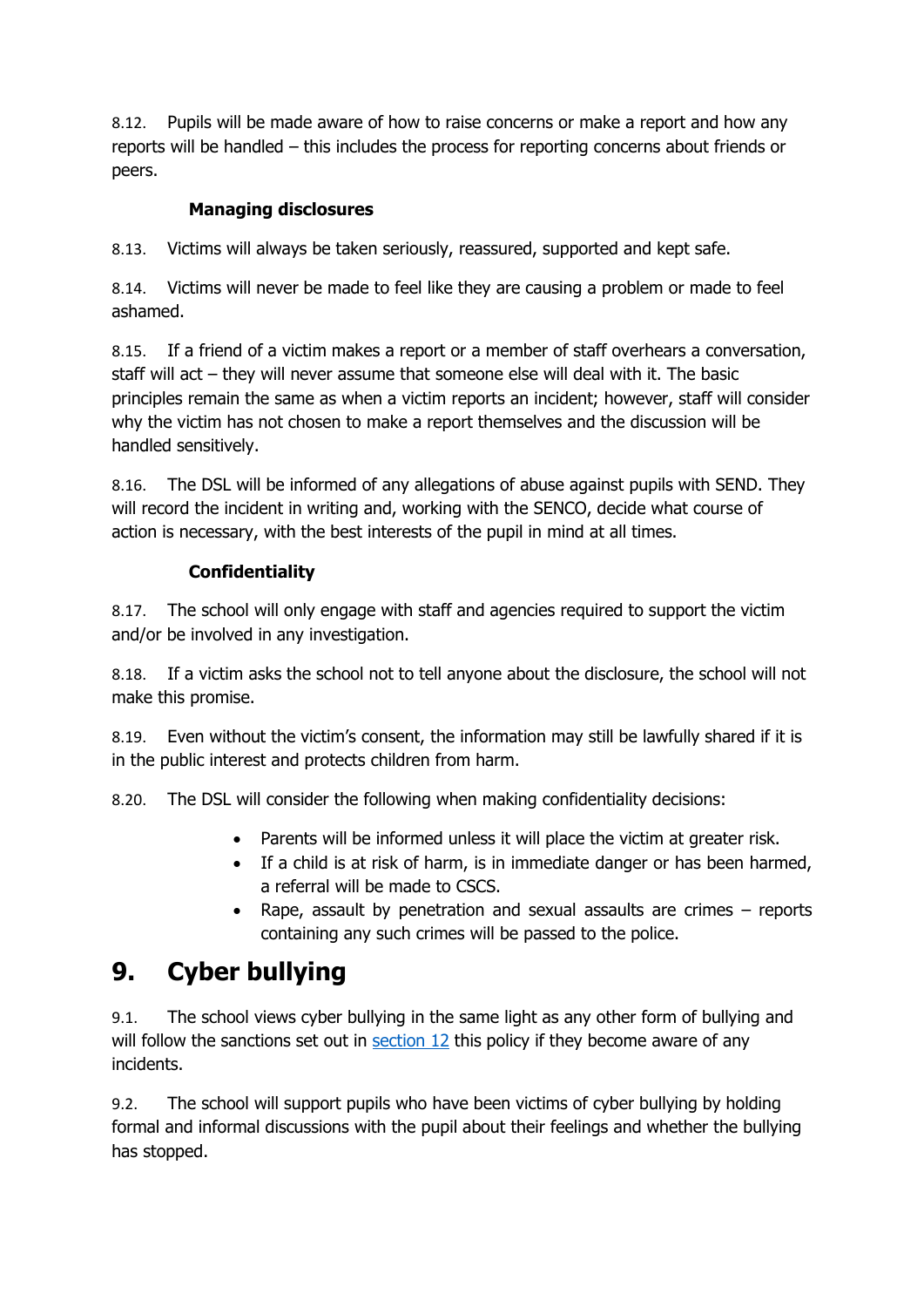9.3. In accordance with the Education Act 2011, the school has the right to examine and delete files from pupils' personal devices, e.g. mobiles phones, where there is good reason to do so. This power applies to all schools and there is no need to have parental consent to search through a young person's mobile phone.

9.4. If an electronic device is seized by a member of staff, and there is reasonable ground to suspect that it contains evidence in relation to an offence, the device must be given to the police as soon as it is reasonably practicable.

#### **10. Procedures**

10.1. Minor incidents are reported to the victim's teacher, who investigates the incident, sets appropriate sanctions for the perpetrator and informs the head of school.

10.2. When investigating a bullying incident, the following procedures are adopted:

- The victim, alleged bully and witnesses are all interviewed separately
- Members of staff ensure that there is no possibility of contact between the pupils being interviewed, including electronic communication
- If a pupil is injured, members of staff take the pupil immediately for first aid treatment.
- A room is used that allows for privacy during interviews
- A witness is used for serious incidents
- If appropriate, the alleged bully, the victim and witnesses, are asked to write down details of the incident; this may need prompting with questions from the member of staff to obtain the full picture
- Premature assumptions are not made, as it is important not to be judgemental at this stage
- Members of staff listen carefully to all accounts, being non-confrontational and not attaching blame until the investigation is complete
- All concerned pupils are informed that they must not discuss the interview with other pupils

10.3. Due to the potential for sexist, transphobic, sexual, etc bullying to be characterised by inappropriate sexual behaviour, staff members involved in dealing with the incident are required to consider whether there is a need for safeguarding processes to be implemented.

#### **11. Sanctions**

11.1. If the head of school is satisfied that bullying did take place, the pupil will be helped to understand the consequences of their actions and warned that there must be no further incidents.

11.2. The head of school informs the pupil of the type of sanction to be used in this instance (detentions, etc.) and future sanctions if the bullying continues.

11.3. If possible, the head of school will attempt reconciliation and will obtain a genuine apology from the bully. This will either be in writing to the victim (and/or witnesses if